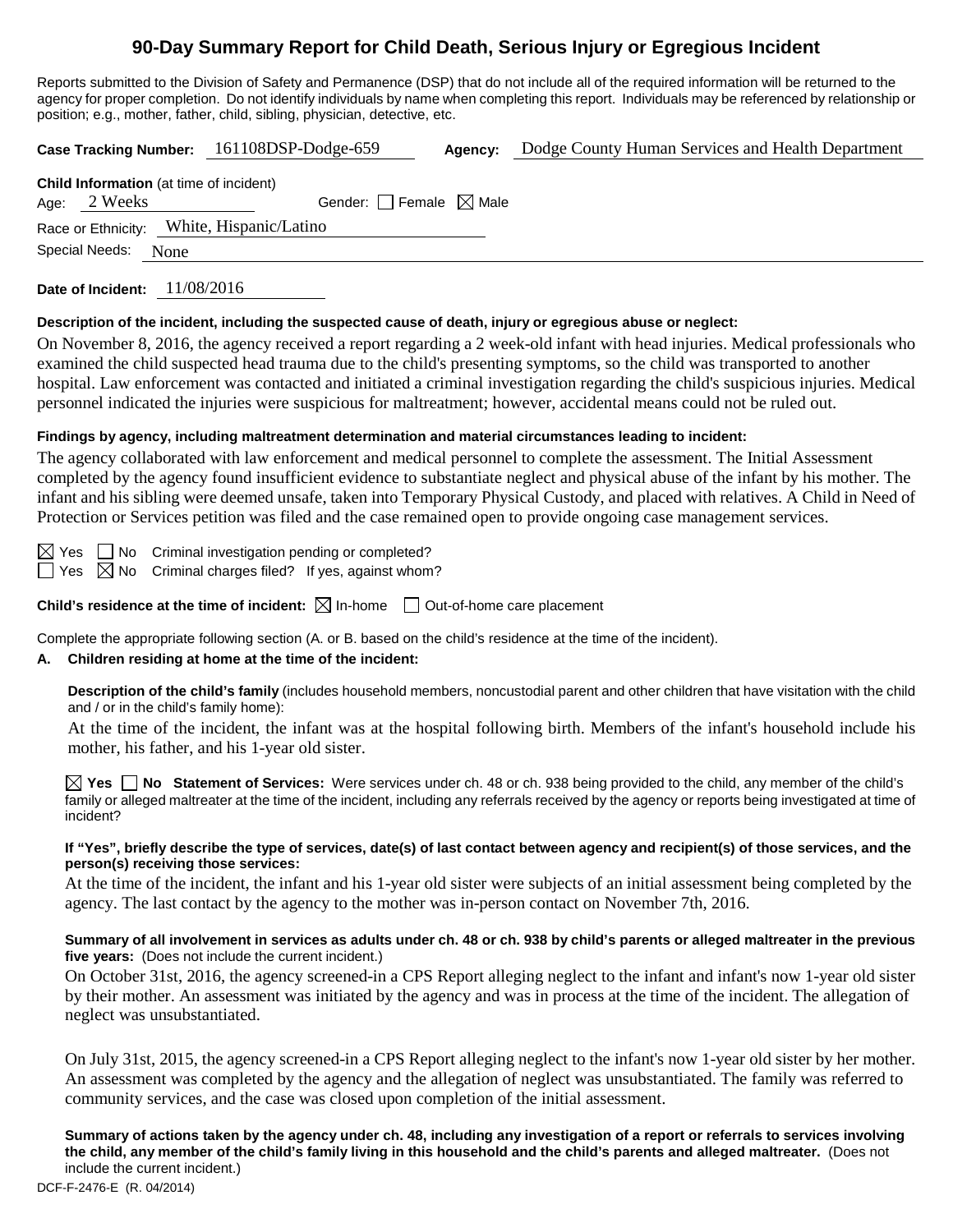(Note: Screened out reports listed in this section may include only the date of the report, screening decision, and if a referral to services occurred at Access. Reports that do not constitute a reasonable suspicion of maltreatment or a reason to believe that the child is threatened with harm are not required to be screened in for an initial assessment, and no further action is required by the agency.)

On October 31st, 2016, the agency screened-in a CPS Report alleging neglect to the infant and infant's now 1-year old sister by their mother. An assessment was initiated by the agency and was in process at the time of the incident. The allegation of neglect was unsubstantiated.

On July 31st, 2015, the agency screened-in a CPS Report alleging neglect to the infant's now 1-year old sister by her mother. An assessment was completed by the agency and the allegation of neglect was unsubstantiated. The family was referred to community services, and the case was closed upon completion of the initial assessment.

On October 24th, 2015, the agency screened-out a CPS report.

On July 29th, 2015, the agency screened-out a CPS report.

#### **Summary of any investigation involving the child, any member of the child's family and alleged maltreater conducted under ch. 48 and any services provided to the child and child's family since the date of the incident:**

The agency collaborated with law enforcement and medical personnel to complete the assessment. The Initial Assessment completed by the agency found insufficient evidence to substantiate neglect and physical abuse of the infant by his mother. The infant and his sibling were deemed unsafe, taken into Temporary Physical Custody, and placed with relatives. A Child in Need of Protection or Services petition was filed and the case remained open to provide ongoing case management services.

#### **B. Children residing in out-of-home care (OHC) placement at time of incident:**

# **Description of the OHC placement and basis for decision to place child there:**

N/A

#### **Description of all other persons residing in the OHC placement home:**

N/A

**Licensing history:** Including type of license, duration of license, summary of any violations by licensee or an employee of licensee or other actions that constitute a substantial failure to protect and promote the welfare of the child. N/A

#### **Summary of any actions taken by agency in response to the incident:** (Check all that apply.)

| MOX                    | Screening of Access report                           | Attempted or successful reunification             |
|------------------------|------------------------------------------------------|---------------------------------------------------|
|                        | Protective plan implemented                          | Referral to services                              |
|                        | Initial assessment conducted                         | Transportation assistance                         |
|                        | Safety plan implemented                              | Collaboration with law enforcement                |
| MMM                    | Temporary physical custody of child                  | Collaboration with medical professionals          |
|                        | Petitioned for court order / CHIPS (child in need of | Supervised visitation                             |
|                        | protection or services)                              | Case remains open for services                    |
| $\Box$                 | Placement into foster home                           | Case closed by agency                             |
| $\overline{\boxtimes}$ | <b>Placement with relatives</b>                      | Initiated efforts to address or enhance community |
|                        | Ongoing Services case management                     | collaboration on CA/N cases                       |
|                        |                                                      | Other (describe):                                 |
|                        |                                                      |                                                   |

### **FOR DSP COMPLETION IF RECORD OR ON-SITE REVIEW WAS UNDERTAKEN:**

**Summary of policy or practice changes to address issues identified based on the record or on-site review of the incident:** Under the Child Welfare Disclosure Act (Section 48.981 (7)(cr), Stats.), the DSP completes a 90-Day review of the agency's practice in each case reported under the act. The DSP will conduct a further review in this case.

#### **Recommendations for further changes in policies, practices, rules or statutes needed to address identified issues based on the record or on-site review:**

None at this time.

\_\_\_\_\_\_\_\_\_\_\_\_\_\_\_\_\_\_\_\_\_\_\_\_\_\_\_\_\_\_\_\_\_\_\_\_\_\_\_\_\_\_\_\_\_\_\_\_\_\_\_\_\_\_\_\_\_\_\_\_\_\_\_\_\_\_\_\_\_\_\_\_\_\_\_\_\_\_\_\_\_\_\_\_\_\_\_\_\_\_\_\_\_\_\_\_\_\_\_\_\_\_\_\_\_\_\_\_\_\_\_\_